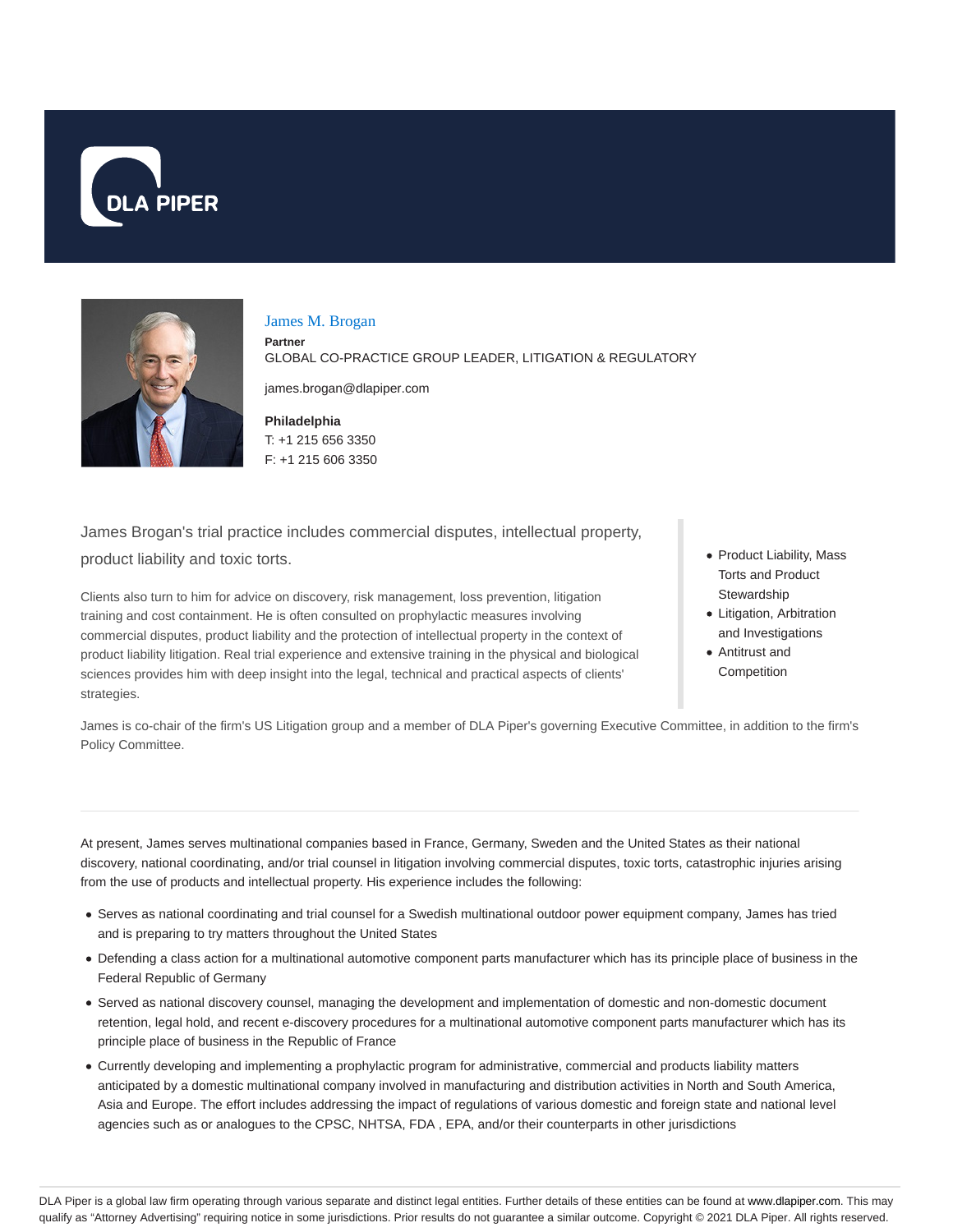- Defended to verdict and/or settlement a number of matters involving the affects (environmental, personal injury and property damage) of various substances, including benzene, diacetyl, MTBE, PCBs and others
- Serves as national coordinating trial counsel for a multinational automotive component manufacturer, which has its principle place of business in the United States
- Defended and/or is defending through appeal non United States based affiliate companies of multinational companies against the exercise of personal jurisdiction over the companies in fifteen different states and in the context of commercial and products liability disputes
- Obtained decisions from Third, Fourth, Sixth, and Tenth Federal Circuit Courts of Appeal favorably affecting refining/marketing and product manufacturing industry wide concerns
- Obtained decision, affirmed by the New York Court of Appeals, reinforcing concept of spoliation.
- Defended to verdict and through appeal alleged copyright infringement matters
- Defended to verdict and through appeal a products liability matter involving catastrophic injuries resulting in Wisconsin Supreme Court decision clarifying products liability law in that state
- Defended to verdict and through appeal anti-trust matters in the Third and Sixth Circuits
- Defended to verdict and through appeal petroleum marketer franchise matters
- Defended to dismissal and through appeal several Petroleum Marketing Practices Act matters
- Served as national coordinating counsel for consumer products and medical devices for a glass products manufacturer
- Obtained a landmark state Supreme Court decision recognizing the lack of personal jurisdiction in California over forced associations outside of their home states, which resulted in reciprocal determinations in other states
- Developed a program for the training of in-house managers
- Developed a program for creation of document portfolios during project and product development

### **CREDENTIALS**

### **Admissions**

• Pennsylvania

### **Recognitions**

James is a Fellow of the prestigious American College of Trial Lawyers, International Academy of Trial Lawyers and American Bar Association Foundation. In 2017, James was selected by his peers as a Pennsylvania Super Lawyer for the thirteenth consecutive year. The Legal Intelligencer has repeatedly named him one of Philadelphia's Best Lawyers in its annual guides in two categories--Commercial Litigation and Bet-the-Company Litigation. He is also listed in the Irish Legal 100 and in The Best Lawyers in America for business litigation.

• The Legal 500 United States

2021- Recommended, Product Liability, Mass Tort and Class Action: Consumer Products (including Tobacco) Clients say, "In my more than 35 years of practice I consider James Brogan to be one of the finest litigators I've ever had the privilege to work with. He is the epitome of how one would want their legal representative to conduct themselves. I have the utmost confidence in his work."

2021 - Recommended, Product Liability, Mass Tort and Class Actions: Toxic Tort - Defense

2017, 2021 Recommended, Product Liability, Mass Tort and Class Action: Pharmaceuticals and Medical Devices - Defense 2016-18, 2021 - Recommended, Product Liability, Mass Tort and Class Action: Automotive/Transport

# **Education**

- J.D., Villanova University School of Law 1981
- B.A., Biological Sciences, Indiana University 1974

# **Memberships**